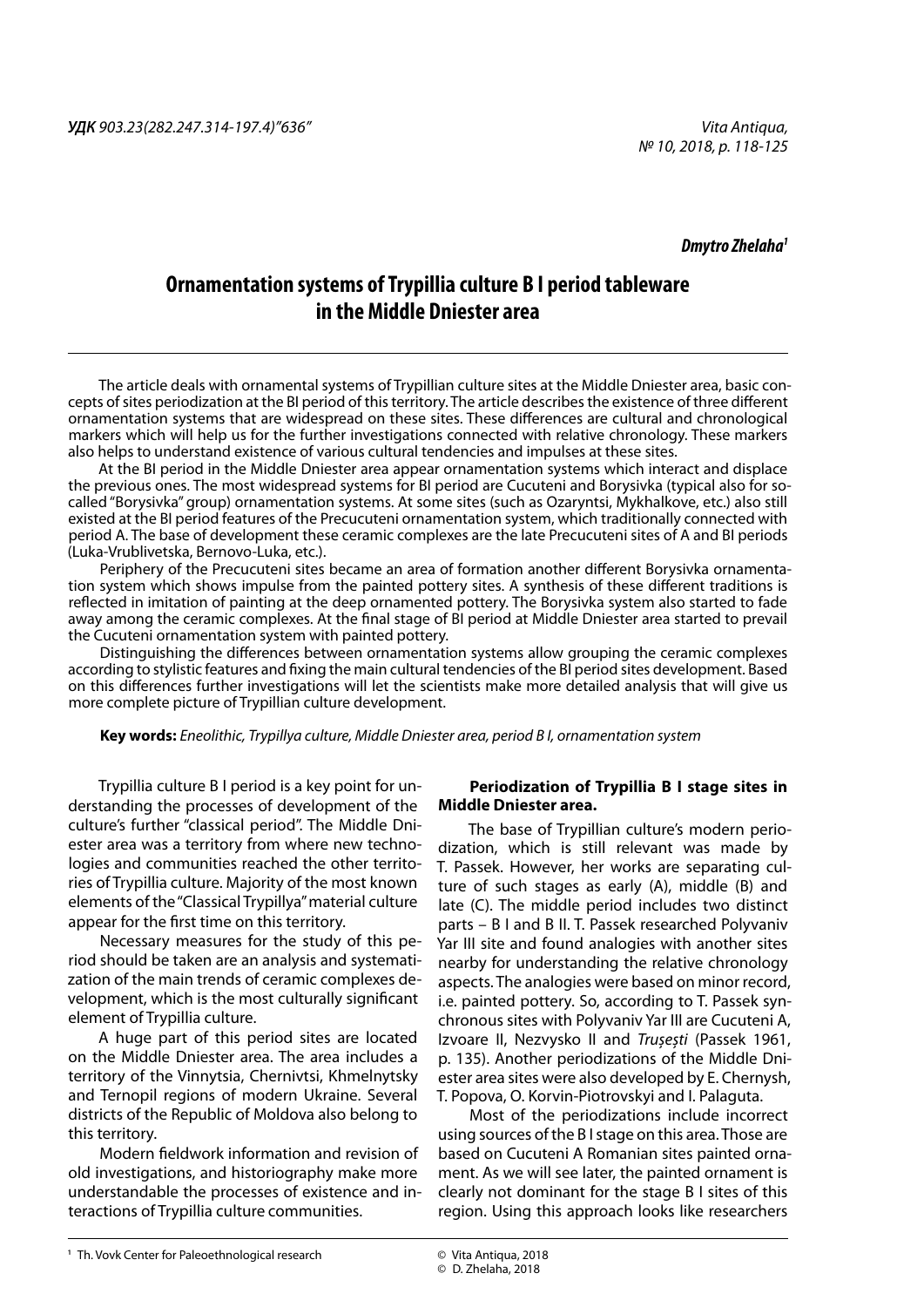have chosen the easier way to construct the related schemes. Caused by the fact that we cannot find more information about microchronology and local groups inside B I stage, is slighting the most massive material, such as ceramic with grooved ornamentation. It must be done because of distinguish local and chronological groups by "classical Trypillya" period is the result of most massive and dominant material analysis.

The most known B I period sites in this area are knowns from field surveys. Materials from this sites are not so fundamental for doing main base for periodization. For periodization there should be used the most representative sites of Middle Dniester area (Tab. 1).

The earliest sites are Luka-Vrublivetska and Horodnytsya-Horodyshche, but the affiliation of the first to B I stage is debated, and the second one is located in Upper Dniester area. Nevertheless, investigation of both sites is needed to understand the processes on this territory. They can be attributed as initial phase of B I, the next phase is B I / 1, the middle one is B I / 2, the latter is B I / 3 (based on periodization by O. Korvin-Piotrovskyi (Kolesnikov 1990, p.13). Sites such as Nezvysko II, Kadiyivtsi-Bavky, Hlybochok and Frydrivtsi shoud be attributed to the final phase of B I (Yakovyshyna 2016, p. 15).

The question of B I stage sites periodization still needs to be elaborated. First, it is necessary to continue investigating the cultural and chronological significant features of the material culture and try to synchronize previous periodizations. Secondly, it is must be used new materials taken from recent researches of sites by D. Chernovol. The two of them – Ozheve-ostriv and the site in Voloshkove in Chernivtsi region have abundant materials for analyzing.

To compare and analyze the cultural features of the sites we should work with information about ornaments. Ornamentation of pottery plays is one of the most important part of Trypillian culture sites investigation. Local variations for later periods are distinguished basing on different ornamentation. To attribute and operate cultural features, we should use the term 'ornamentation system' (OS), which includes such elements as technology of ornament drawing and ornamental composition patterns. Also operating with term OS helps to understand the major changes related to relative dating and spatial features of Middle Dniester are sites.

# **Ornamentanion techniques of tableware.**

Conclusions own and conclusions of other authors was summarized by I. Palaguta concerning the ornament drawing techniques of B I period sites (Palaguta 2016, p. 67). The results is: ornamented ware – 80-90%; non-ornamented – 10-20%. This conclusions are complemented by our own research. Let us get apart the main ornamentation techniques.

Outlined incised ornamentation is a typical technique of Precucuteni-Trypillya A sites. S. Bibikov tried to reconstruct the process of drawing this type of ornament of Luka-Vrublivetska pottery. He thought this type of ornament was applied by a wooden or a bone sticks with varying degrees of exacerbation. The exacerbation level affected the width of the lines traced. He considered the width of such lines as one of the chronological differences between the sites (ornamentation of later periods distinguishes deeper and wider grooves) (Bibikov 1953 , with. 151). I. Palaguta thinks the width of the lines is no more than 0,2-0,3 cm and grooves have triangular section.

Fluted ornament ("cannelure", flutes) – is an ornament can be applied by a tool with a polished surface. The most similar analogy of this tool is the sculptor's sticks. S. Bibikov suggested that this tool looked like wooden, or bone scoopula, which could be even connected to each other in one tool for making many bands on surface (Bibikov 1953, p. 151). The bands of fluted ornament could have different depth and width, and could be polished or painted in red or white colors.

Furrow-shape ornament is the most widely used ornament that was applied on pottery surface of Middle Dniester area B I period sites, including Ozheve-ostriv. Observations accept that this ornament is fundamentally different of Precucuteni-Trypillya A outlined ornament. Furrow-shape ornament have not a sharp-edged (triangle, quadrangle) shape section, but a rounded

| <b>PHASE</b>   | <b>SITES</b>                                                                                               |
|----------------|------------------------------------------------------------------------------------------------------------|
| Initial        | Horodnytsia-Horodyshche, Luka-Vrublivetska                                                                 |
| B <sub>1</sub> | Polyvaniv Yar III., Ozaryntsi (ur. Popiv-horod), Mykhalkove, Kalius, Berezova (ur.Bereh)                   |
| $BII$ ,        | Polyvaniv Yar III., Darabany I, Zhvanets (pid lisom), Velyka Sloboda (ur. Dubyna), Berezivski khutory.     |
| BII            | Lomachyntsi (ur. Ivaniv sad), Dereshova, Ozheve-ostriv, Nyzhnii Olchedaiv, Velyke Zalissia (ur. Lysa hora) |
| Final          | Hlybochok, Kudryntsi, Kadiivtsi, Frydrivtsi, Nezvysko II, Vasylivka.                                       |

*Table 1. Periodization of BI stage sites in Middle Dniester region.*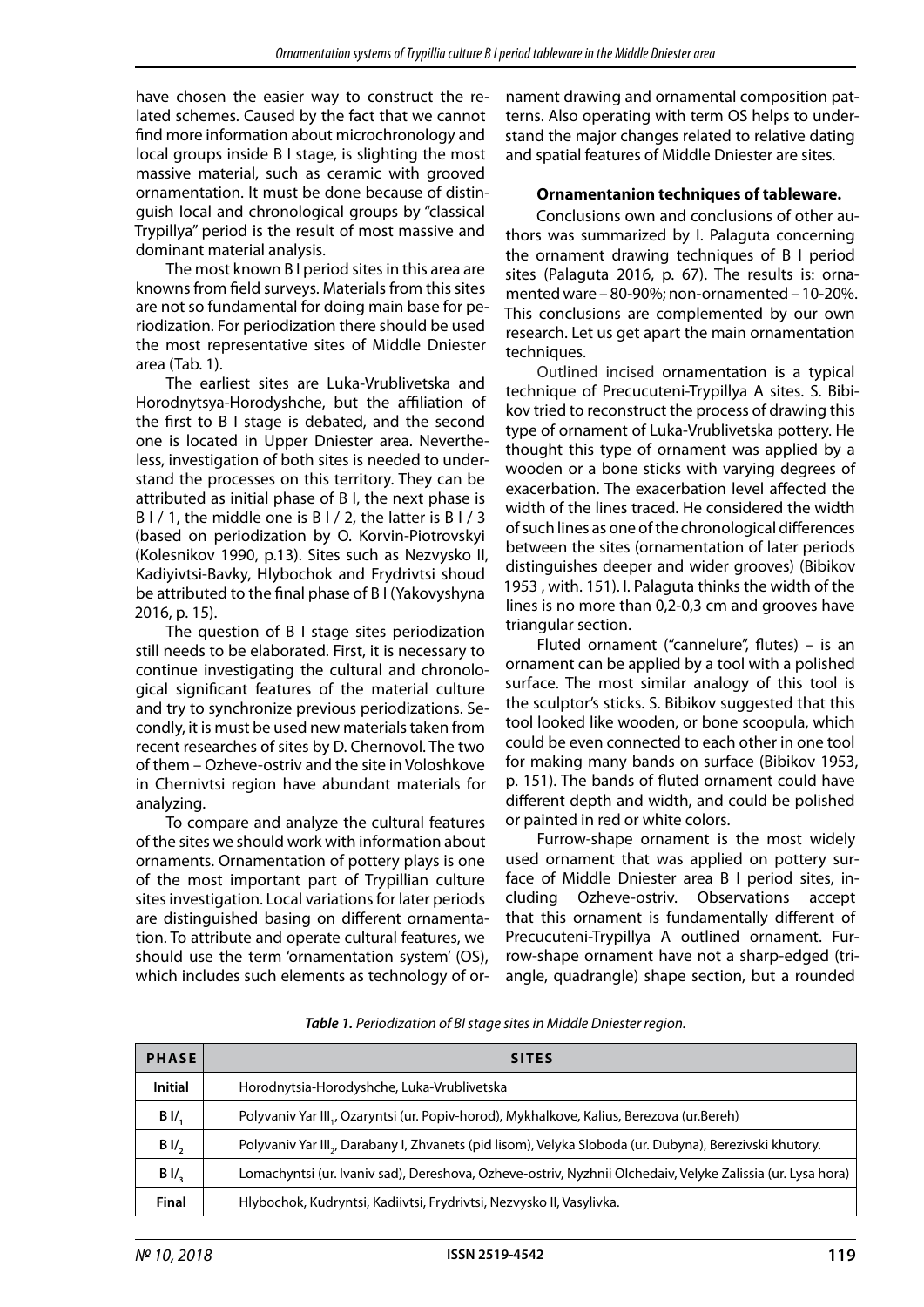shape (the same as section of deep fluted band). I. Palaguta writes that the width of grooves is 0,3- 0,5 cm, and depth – 0,3-0,4 cm. Compositions with a furrow-shape ornament could be negative ornament (become a contour of the ornament), or positive (directly being an ornament). The space between the lines could be painted in red or black. Also, the researcher writes about filling grooves with a white paste (Palaguta 2016, p. 67).

Stamp (teeth-/comb-shape) is represented by a dashed line with quadrangle section. Probably, tools were made of wood, or bone. One sample of tool like that was found among the materials of the Trypillia A settlement Bernashivka I. It is a typical ornament for Trypillia A, but it was also found on B I sites like Ozaryntsi.

For В I period sites polychrome ornamentation is also typical, painted red, white and black colors. Also several types of bichrome ornament were noticed.

# **Ornamental composition patterns of tableware**

Another part of ornamentation system is an ornamental composition patterns. The researcher of Luka-Vrublivetska settlement, S. Bibikov divided the ornamental patterns into two types: geometric and curvilinear. He thought that most of patterns had structure and compositional integrity (Bibikov 1953, p. 151).

Geometric patterns were built by distinct structure of elements (stamp, flutes etc.). For example, one of Luka-Vrublivetska patterns was build by rows of "shaded triangles" – count directed flute bands. The triangle pattern is framed by a stamp.

Curvilinear ornamental patterns are often formed by the combination of outlined ornament with flutes and stamp/pits. Outlined ornament is dominant among Luka-Vrublivetska's pottery counts 40,6% of all tableware (Burdo 2003, p. 72). One of the patterns in this site is schematic version of "snake" ornamental composition well known in Trypillya A materials. S. Bibikov wrote that among the thousands of potsherds found only 20-25 with spiral ornamentation (Bibikov 1953, p.153). The less percent like this means any spiral ornament is not dominant for the ceramic complex.

S. Bibikov attributed Luka-Vrublivetska as Trypillya A settlement. However, common features between pottery from Luka-Vrublivetska and grooved pottery from the Cucuteni A sites were found by N. Burdo. The site *Târpeşti* (Cucuteni A<sub>1-2</sub>) have the same with Luka-Vrublivetska ornamental patterns – outlined ornament with pits. Sometimes the painted pottery of *Târpeşti* completely repeats the outlined ornamental patterns from the Dniester area settlements of the Trypillia A 3 stage (Burdo 2003, p. 85).

The pottery from Luka-Vrublivetska is an example of the Precucuteni ornamentation system (fig. 1). On the territory of the Middle Dnister this ornamental system was dominant in stage A (identical with Precucuteni culture).

Initial period of B I stage includes Horodnytsya-Horodyshche settlement too. This one have presented a polychrome painting. The ornament pattern includes geometric and spiral compositions, which were formed by several figures: rhombi, ellipses, circles, meander etc. The background of composition is solid or dashed and red painting. The main ornamental elements are painted in white (when it's repeated by the strokes it's becoming negative-positive composition) (Chernysh 1982, p. 195). However, Horodnytsya-Horodyshche grooved ornamentation dominated in ceramic complex. Typical for Precucuteni OS this site have pottery with polished bands of fluted ornament with rows of pits on cups surface. Curvilinear ornamental patterns with furrow-shaped ornament are typical for the B I stage sites of this region. Some of the potsherds had "free space" between grooves was painted red (Palaguta 2016, p. 118).

The site Berezova (ur. Bereh III) has ornamental patterns, which include furrow-shaped ornament, flutes, stamp and traces of paining red and white. The main elements of ornamental compositions are ellipses, pits, linear and spiral ornaments (Korvin-Piotrovskyi, Husev 2000, p.35).

A huge percent of grooved ornament – 65% contains ceramic complex of settlement Polyvaniv Yar III. (Popova 2003, p. 43). The dominant technique is the furrow-shaped ornament. The ornamental patterns consist of spiral-band and ellipse compositions.

The researcher T. Popova classified ornamented pottery in two groups: the first – where ornament applied with pits (like in Luka-Vrublevetska), the second – where grooved ornament is applied with paint. The second group is characterized by a painting, when the space between the grooved ornament is painted red, grooved ornament is inlaid with white paste, and its framed black (or without frame) (Popova 2003, p.45).

Flutes are mostly applied on cups where it occupies all the "free space". Double flutes have a vertical or diagonal orientation (Popova 2003, p. 46). The flutes could be combined with other elements:

— with holes are found on pots, tableware on supports and pear-shaped utensils;

— vertical flutes with red painted space between them;

— with horizontal or diagonal directed teethshaped stamp (Popova 2003, p. 48).

The painted pottery of this layer contains 5-8% amount the tableware. All painted pottery can be attributed to polychrome. Stylistically, it consists of two variants: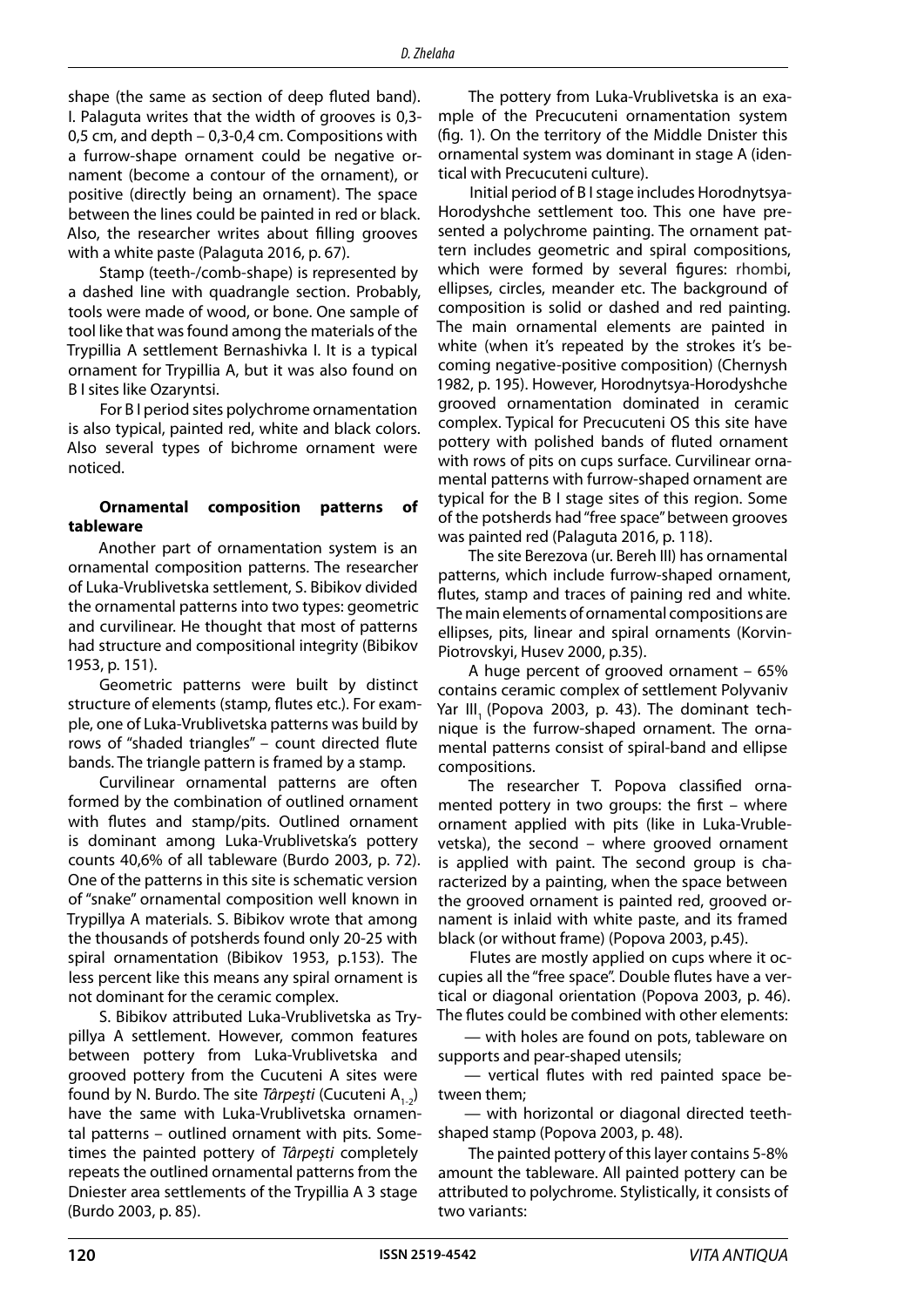1) white background with red painted composition and black painted frame. The ornamental patterns are formed within geometric composition – straight-line horizontal structures and Z-shaped lines (Popova 2003, p. 49);

2) red background with white painted composition and black painted frame. The ornamental patterns consisted meanders and geometric structures (Popova 2003, p. 49).

Grooved pottery in later layer – Polyvaniv Yar III, contains only 30% amount of the tableware. The spiral ornaments became less spread. Here appears the new type of flutes – they are painted in white, framed black and with red painted "free space". The researcher thought such an ornament was a chronological marker that synchronizes this complex with such sites as *Trușești* I and Hăbăşeşti I, and generally with Cucuteni  $\mathsf{A}_{_{3}}$  stage. Flutes consists only 10% of amount the tableware (Popova 2003, p. 74).

The painted pottery consists 50% amount the tableware and it's extremely large indicator of material culture changes.

The painted pottery includes four types:

1) white background, the main ornamental composition was painted in red and framed black. The main ornamental composition applied within geometric style, and the main elements are linear horizontal and diagonal lines, ellipses and circles (Popova 2003, p.74);

2) red background, the main ornament was painted in white and framed black. The black painted frame is drawn by wider strip than in the previous set. The picture is positive, with geometric stylistics. The main elements of ornamental compositions are meanders, wide bands, which forming geometric and spiral structures. The picture is made by red and white colors, but inside this white strip there is still a thin red line;

3) the painting was applied not to the background, but directly to the surface. In this variant, the drawing is executed either red, or white with a black colored frame;

4) this version of polychromy, as well as bichromia, were not being characteristic this stage sites. The fourth variant – inside the main white stripe is applied 2-4 thin red strips. The bichromia is made of white and red painting, without a black contour, and without a background-paint, that is, directly on the surface (Popova 2003, p. 75).

T. Popova in the monograph attempted to outline the general vision of stage B I sites in Middle Dniester area. She synchronized Polyvaniv Yar III. with such eastern sites as Borysivka, Mykhalkove, Pechory because of grooved ornament features (Popova 2003, p. 51).

The painted ornament could be synchronized with Cucuteni  $\mathsf{A}_{_{3}}$  sites in of Seret and Dniester basins: *Ruseştii Noi* I, *Trușești* I and Hăbăşeşti I (Popova 2003, p. 56).

The ceramic complex of Polivaniv Yar III $_2^{}$  according to T. Popova, is analogous to B I layer of settlement Darabany (Popova 2003, p. 81). The common feature of this sites is domination of painted pottery.

So, mostly B I sites of the Middle Dniester area have domination of grooved ornament and flutes, rather than a painted ornament in ceramic complexes. Most of people continue to associate the ceramics of this period with polychrome, but here exists another system of ornamentation that prevails in the ceramic complexes of this region. This system of ornamentation is characterized by the domination of a grooved and fluted ornament. Unlike the Precucuteni OS, which had similar characteristics, its main techniques are: a furrow-shaped ornament, wide shallow flutes, painting in red the "free space", covering by engobe surface. The differences in ornamental patterns are more often use of spiral ornaments, festons (semi-ellipses), nonshaded ellipses.

Such a system should be called – Borysivka OS (fig. 2). Its name comes from Borysivka settlement, which was explored at the beginning of the 20<sup>th</sup> century. Borysivka's ceramic complex was recognized as a distinct its researchers – M. Bilyashivsky and P. Kurinnyi. But it should be cautioned that there is the term "Borysivka group" is not the same as Borysivka OS. Generally it should be reconsidering the concept or even casting doubt on the existence of the "Borysivka group", which was recognized by the domination of deepen ornament and new forms that weren't typical for stage A complexes (Chernysh 1975, p.4-5). Pottery of "Borysivka group" sites have the same common ornamentation styles such as tableware with deepen ornaments from Polyvaniv Yar III, Ozheve-ostriv, Voloshkove.

Several sites have dominating of Cucuteni OS – Polyvaniv Yar III<sub>2</sub>, Nezvysko II, Kudryntsi.

Cucuteni OS includes painted ornament and it gradually becomes to dominate in Middle Dniester area only at final phase of B I period (Cucuteni  $A_4$ ) (fig. 3).

The site Nezvysko II (a similar painted pottery with Kudryntsi) have polychrome painted pottery:red background, and the ornament is applied with white and black paints, or bichrome – as the previous one, only without a black color. Polychrome ornament is quite interesting. The ornamental background, except for the red color, is formed by the hatching of thin black lines, and sometimes even filled with black color. It was also widespread to apply thin red lines ("nervures") on white bands. Among the ornamental compositions is types of spirals which are already characteristic of the Cucuteni A-B period (Palaguta 2016, p. 119).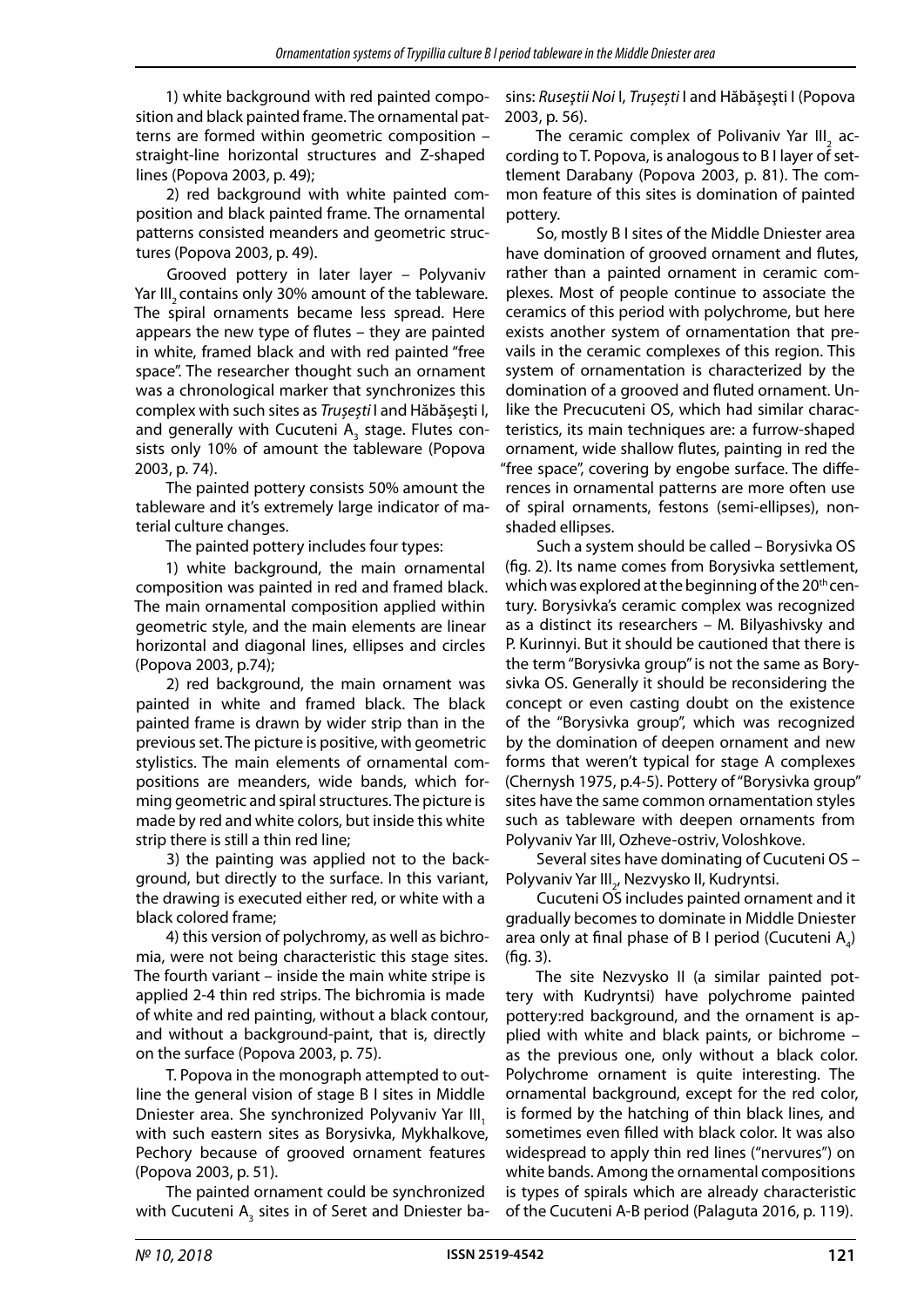Among Vasylivka settlement pottery with grooved ornament make up 40% of all tableware. A furrow-shaped ornament forms bands covering almost whole surface with "meandering compositions" with pits. Often the space between the "furrows" was painted. According to V. Shumova furrow-shaped ornament repeated the painted ornament and the grooves sometimes was incrusted by the white paste (Shumova 1994, p. 82).

Fluted ornament consists 10% among the tableware. The flutes are wide and shallow, often painted red, or white. Also, the space between flutes was painted in red or white colors. Often the flutes, according to the researcher, repeat the ornamental patterns of furrow-shaped ornament. Cups tend to have horizontal or vertical orientation of flutes.

The painted pottery of Vasylivka consist about 37%. The plates surface could be with a monochrome ornament painted white or red. Bichrome ornament was painted red and white or red and brown. The ornamental patterns included spirals, festons, volutes, metopes, S-shaped and zigzag lines etc (Shumova 1994, p. 85).

The researcher V. Shumova related this settlement with the final phase of the Cucuteni  $A_3^2$  (Shumova 1994, p. 86). I. Palaguta considers Vasylivka as a Cucuteni A-B period site (Palaguta 2016, p. 116).

#### **Conclusions.**

At the BI period in the Middle Dniester area appear new ornamentation systems, which interact and gradually supersede the previous ones. Generally the ceramic complexes of B I period sites in the Middle Dniester area here were divided by 3 ornamental systems. The first is Precucuteni SO, which is characterized by the presence of outlined incised ornaments, stamp and flutes, often such techniques were present on the same vessel. This ornamental system is characterized by the filling of the outlined ornament with a white paste. The main ornamental patterns have linear compositions, less common the ornament with outlined composition

with a shaded background, shaped like a "snake". At the B I stage Precucuteni SO is presented at such sites as Luka-Vrublevetska, Ozaryntsi, Mykhalkove, Kalyus, Berezove (ur. Bereh).

The second, is Borysivka SO, which is characterized by increase of using spiral ornaments, unshaded ellipses. Also, the technique is different, instead of outlined deepen ornament the basic here is furrow-shaped ornament. Some ornaments were characterized by imitation of a polychrome painting, due to a combination of grooved ornaments and painting of background, frames or flutes. Borysivka OS is dominated in ceramic complexes of the same full-explored settlements as Polyvaniv Yar III. and Ozheve-ostriv.

The third, is Cucuteni OS, which is characterized by the domination of painted pottery characteristic and the most widespread Cucuteni A sites in Romania. Sites with domination of Cucuteni SO appear in Middle Dniester area only at the late phases of B I period. It is represented at such sites as Polyvaniv Yar III<sub>2</sub>, Nezvysko II, Hlybochok, Kudryntsi, Kadiyivtsi and Frydrivtsi.

What were the reasons for those changes? Probably, it depends of increase of Cucuteni population in Romania impulsed those communities to start spreading own influence to the neighbors. Sites like Horodnytsya-Horodyshche bring new elements of ornamentation to the Upper Dniester area. Interactions between old and new tendencies in material culture we can see in Ozaryntsi type sites ceramic complexes, where exist Precucuteni and Borysivka ornamentation systems. Spreading the painted pottery shows and disappearing of Precucuteni OS out of Middle Dniester area on the late phases of B I stage. It means forcing new influences by south-western communities.

Understanding the processes in this region needs to add new information from new founded sites complexes, while materials from old investigations have to be revised. Also, existing constrictive discussion of these issues will help to find all the drawbacks.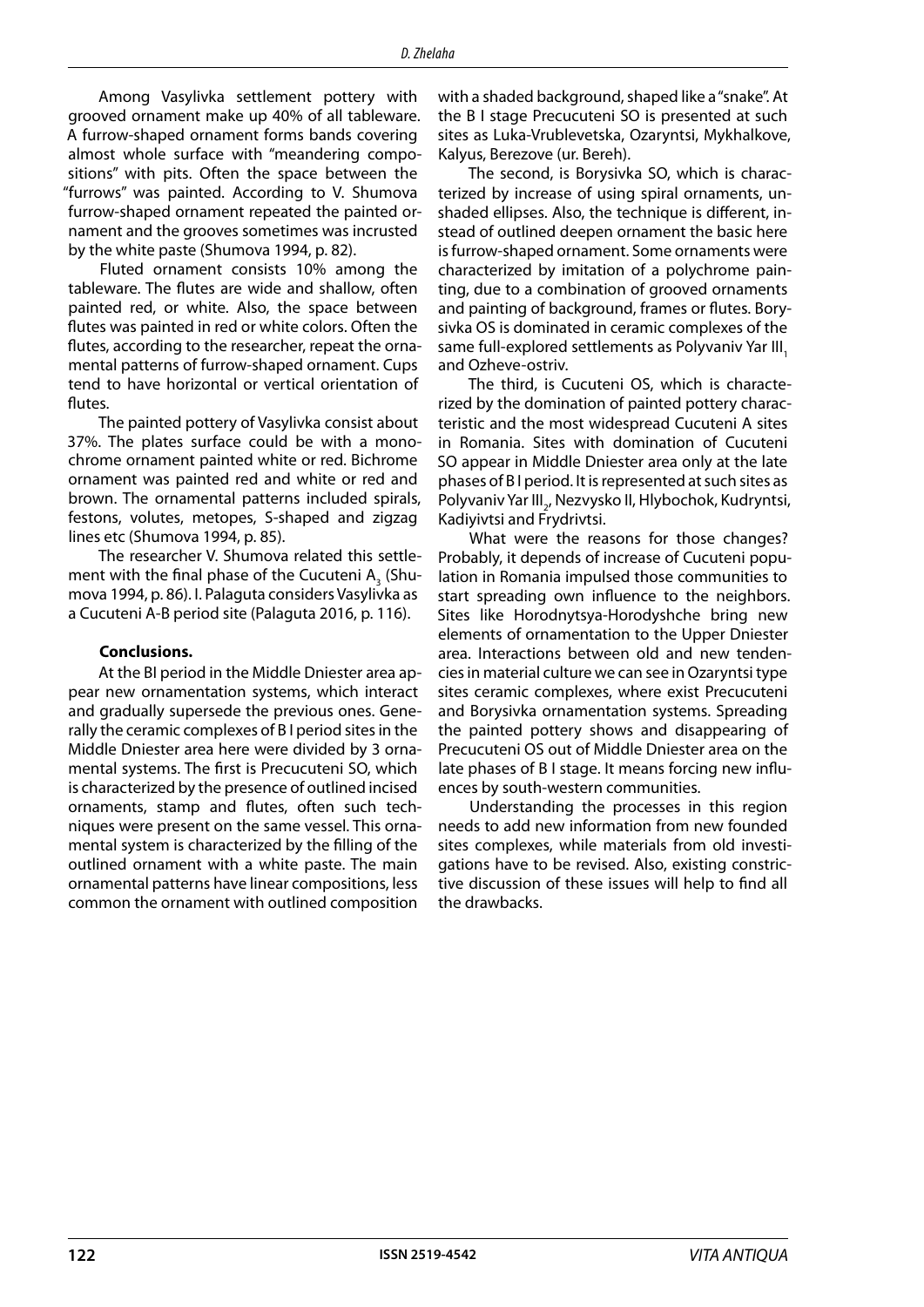# **References:**

- Bibikov, S.N. 1953. Rannetripolskoe poselenie Luka-Vrublevetskaia na Dnestre: K istorii rannikh zemledelchesko-skotovodcheskikh plemen na iugo-vostoke Evropy. M.; L., 460 p.
- Burdo, N.B. 2003. Rann'otrypil's'ke poselennya Luka-Vrublivets'ka i problema synkhronizatsiyi Prekukuteni-Kukuteni-Trypillya. *Zapysky Naukovoho tovarystva imeni Shevchenka*, **236**, p. 66-88.
- Kolesnykov, O.H. 1990. Deyaki pytannya istoriyi naselennya trypil's'koyi kul'tury v Seredn'omu Podnistrov'yi (etap VI). *Tez. Dop. IX Vinnyts'koyi istoryko-krayeznavchoyi konfrentsiyi*. Vinnytsya, p.13.
- Korvin-Piotrovs'kyy, O.H., Husyev, S.O. 2000. Bahatosharove trypil's'ke poselennya Berezova, ur. Bereh. *Arkheolohiya*, **4**, p. 35-40.
- Palaguta, I.V. 2016. Tripolskaia kultura v nachale razvitogo perioda (BI): Otnositelnaia khronologiia i lokalnye varianty pamiatnikov. Kiev, 410 p.
- Passek, T.S. 1961. Rannezemledelcheskie (tripolskie) plemena Podnestrovia. *Materialy i issledovaniia po arkheologii SSSR* , **84**, 228 p.
- Popova, T.A. 2003. Mnogosloinoe poselenie Polivanov Yar. K evoliutsii tripolskoi kultury v Srednem Podnestrove. Spb., 240 s;
- Chernysh, E.K. 1975. Mesto poselenii borisovskogo tipa v periodizatsii tripolskoi kultury. *KSIA AN SSSR*, **142**, p. 3-10
- Chernysh, E.K. 1982. Eneolit Pravoberezhnoi Ukrainy i Moldavii . In: *Eneolit SSSR. Seriia: Arkheologiia SSSR*. Moskva, p. 165 — 320;

Shumova, V.O. 1994. Trypil's'ke poselennya Vasylivka na Seredn'omu Dnistri. *Arkheolohiya*, **1**, p .79-88;

Yakovyshyna, Ya.M. 2016. Mal'ovanyy ornament na posudi zalishchyts'koyi hrupy trypil's'koyi kul'tury. Avtoreferat dysertatsiyi na zdobuttya naukovoho stupenya k.i.n. L'viv, p. 11-16.

#### *Дмитро Желага*

### **Орнаментальні схеми посуду Трипільської культури етапу B I в Середньому Подністров'ї**

В статті розглядаються орнаментальні системи пам'яток трипільської культури Середнього Подністров'я, а також основні концепції щодо періодизації культури цього регіону на етапі В І.

Прослідковано існування різних культурних тенденцій та імпульсів, зокрема в роботі було висунуто припущення про існування трьох основних систем орнаментації, які є присутніми на цих пам'ятках і є культурними та хронологічними маркерами, необхідними для подальшого вивчення і виділення схем відносної хронології. На етапі В І в Середньому Подністров'ї поступово з'являються нові системи орнаментації, які знову ж, взаємодіють та поступово витісняють попередні. Для етапу В І найбільш характерними є дві системи орнаментації – кукутеньська та борисівська (типова для т.зв. "борисівської групи"). Також, на деяких пам'ятках (таких як Озаринці, Михалкове і т.д.) частково все ще продовжують розвиватися риси прекукутеньської системи орнаментації, що була характерна для етапу А. Джерелом її розвитку є керамічні комплекси пізніх пам'яток Прекукутені (Лука-Врублівецька, Берново-Лука і т.д.).

Разом з тим, на периферії пам'яток Прекукутені формується інша система орнаментації, що безперечно отримує великий імпульс від пам'яток цього регіону з переважанням розписної кераміки. Певний синтез таких "традицій" відбивається, наприклад, в практиці імітації розписного посуду. Найбільш вірогідним є саме таке припущення формування керамічного комплексу пам'яток В І, найбільш характерного для Середнього Подністров'я – борисівської системи орнаментації. Борисівська система також починає "затухати" серед керамічних комплексів. На пам'ятках цієї території вже на фінальній фазі В І починає переважати кукутеньська система орнаментації з розписним посудом.

Виокремлення систем орнаментації дозволяє згрупувати керамічні комплекси пам'яток за стилістичними ознаками і побачити основні культурні тенденції в розвиткові трипільської культури етапу В І. Базуючись на цьому, у подальших дослідженнях варто перейти на більш детальний рівень аналізу, що зможе дати більш повну картину розвитку трипільської культури.

**Ключові слова:** *енеоліт, трипільська культура, Середнє Подністров'я, етап В І, система орнаментації*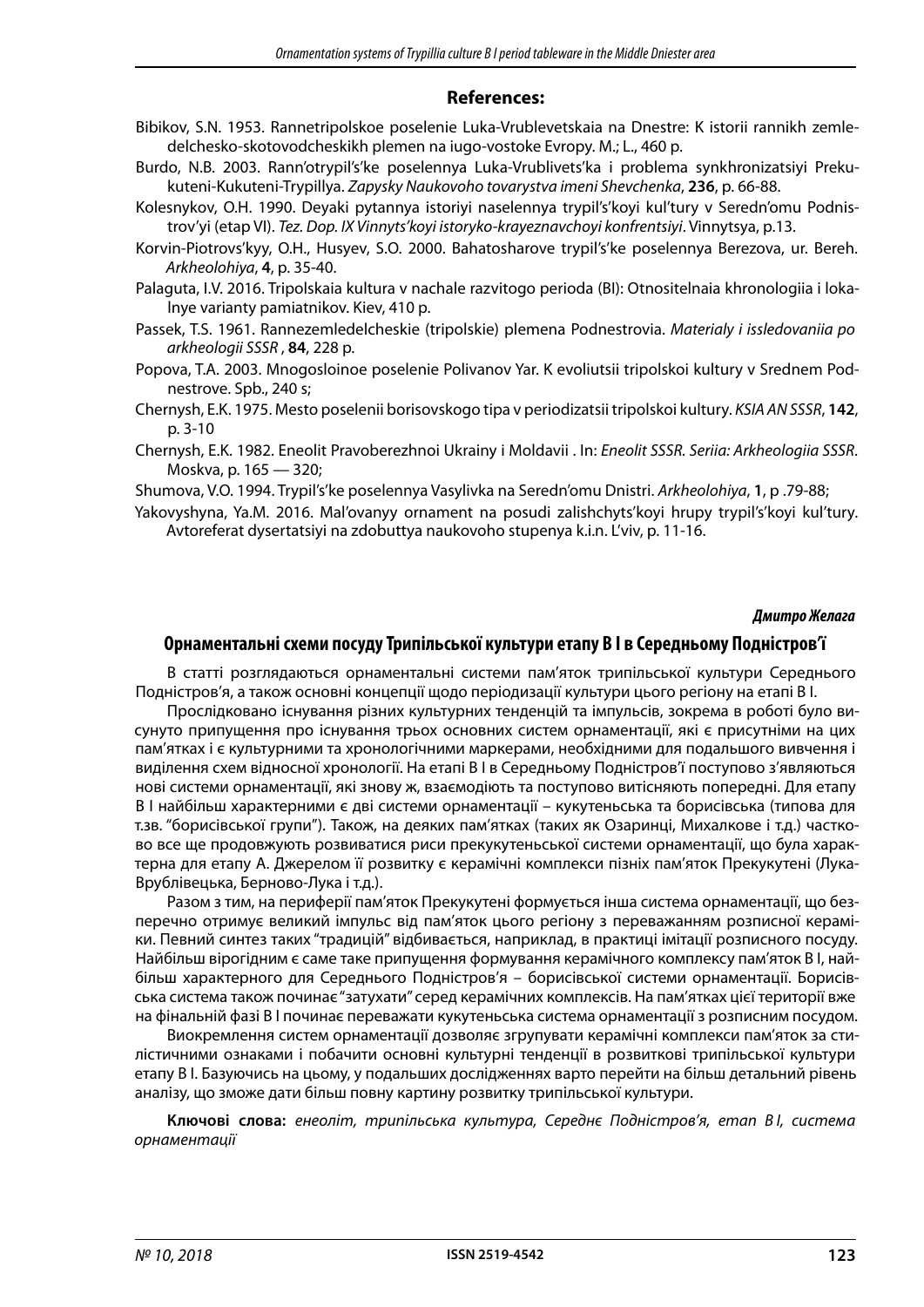

**Fig. 1.** Precucuteni OS.